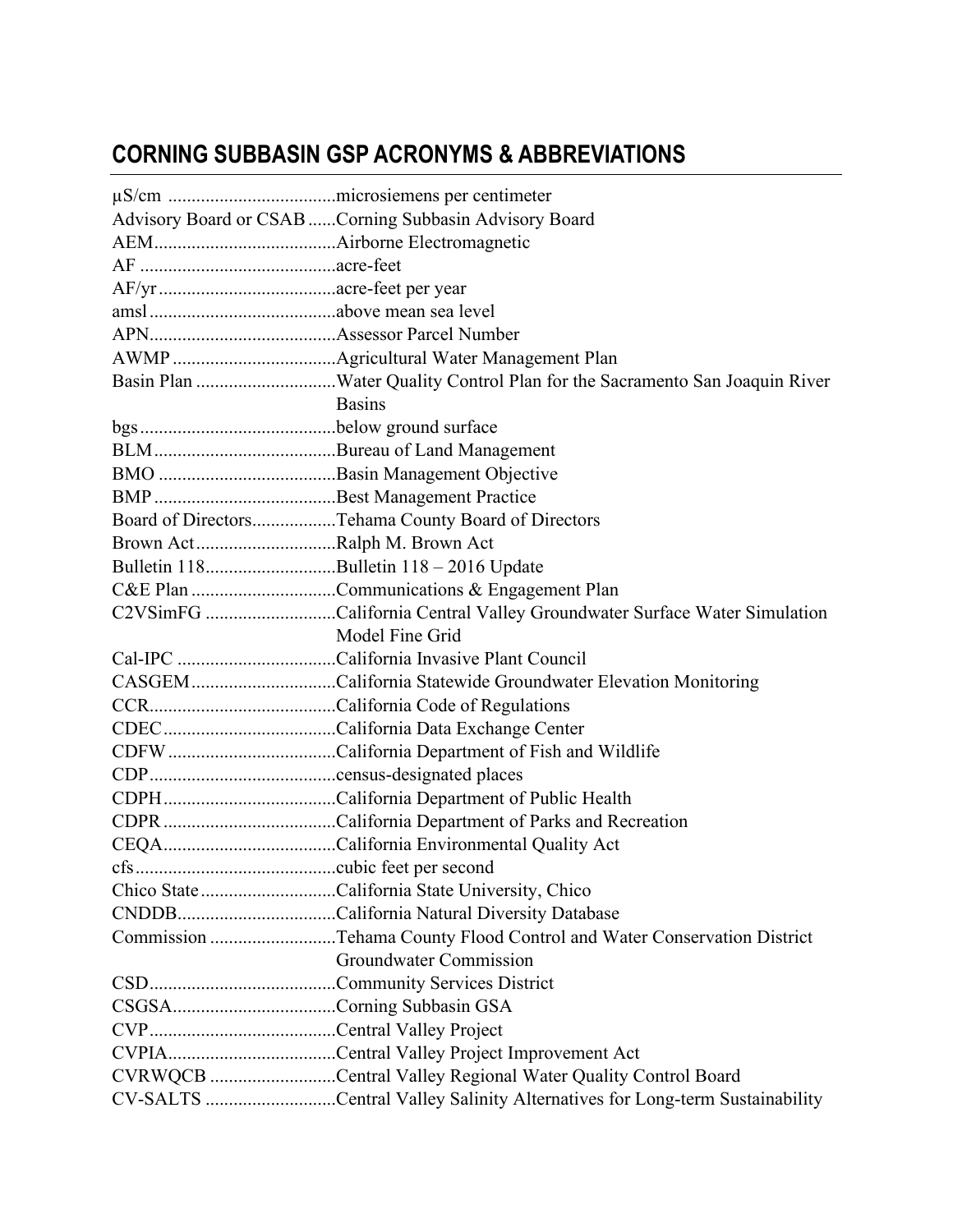| Flood-MARFlood-Managed Aquifer Recharge           |
|---------------------------------------------------|
|                                                   |
|                                                   |
|                                                   |
|                                                   |
|                                                   |
|                                                   |
| GSA or Agencies Groundwater Sustainability Agency |
| GSP or PlanGroundwater Sustainability Plan        |
|                                                   |
|                                                   |
|                                                   |
|                                                   |
|                                                   |
|                                                   |
|                                                   |
|                                                   |
|                                                   |
|                                                   |
|                                                   |
|                                                   |
|                                                   |
|                                                   |
|                                                   |
|                                                   |
|                                                   |
|                                                   |
|                                                   |
|                                                   |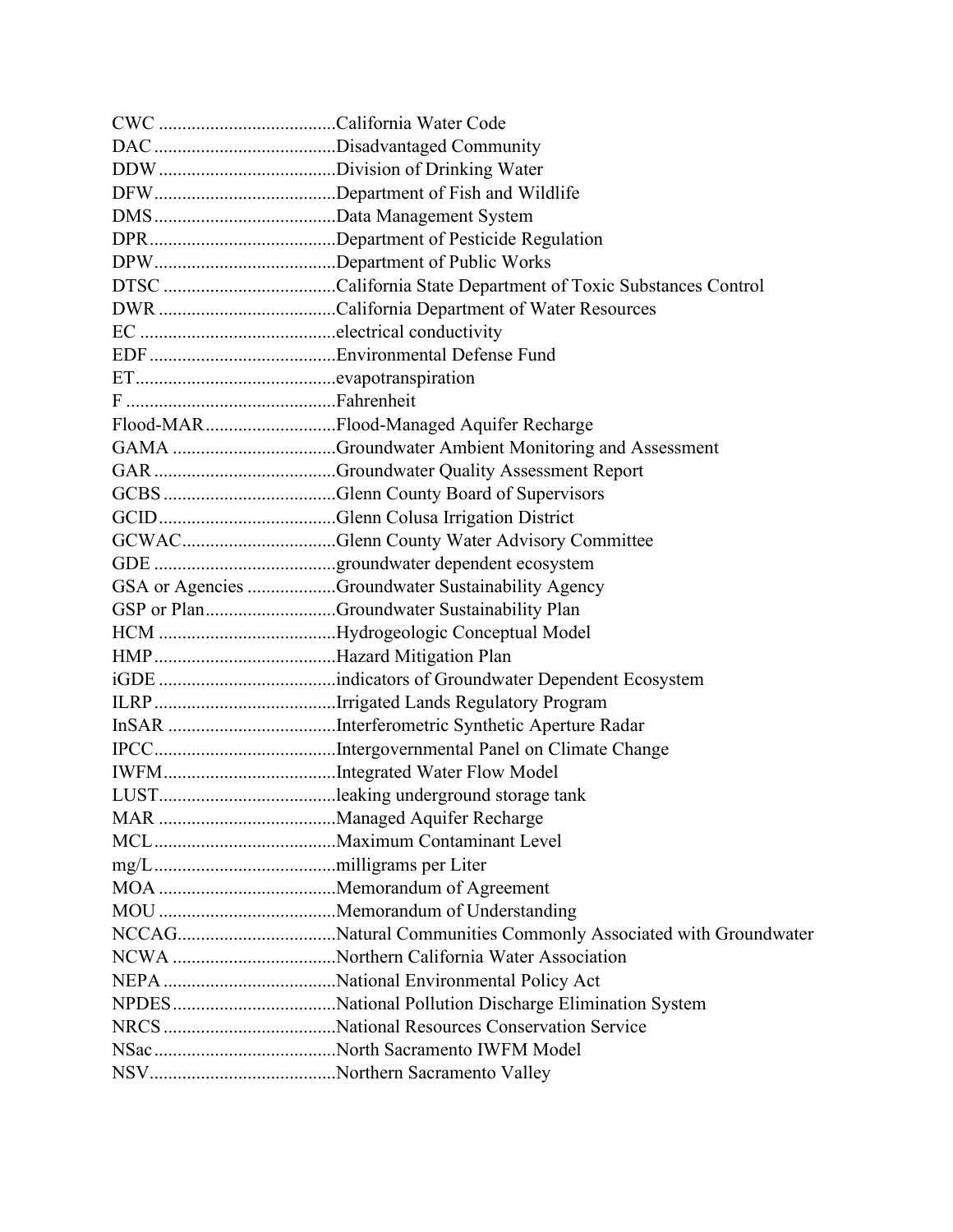| NSV IRWMP Northern Sacramento Valley Integrated Regional Water      |  |
|---------------------------------------------------------------------|--|
| Management Plan                                                     |  |
|                                                                     |  |
|                                                                     |  |
|                                                                     |  |
| OUWUA Orland Unit Water Users' Association                          |  |
| Paskenta BandPaskenta Band of Nomlaki Indians                       |  |
| Paskenta Reservation Paskenta Band of Nomlaki Indians Reservation   |  |
|                                                                     |  |
|                                                                     |  |
|                                                                     |  |
|                                                                     |  |
|                                                                     |  |
|                                                                     |  |
| RD 2140California Reclamation District 2140                         |  |
| Regional Board Central Valley Regional Water Quality Control Board  |  |
|                                                                     |  |
|                                                                     |  |
| Resilience                                                          |  |
|                                                                     |  |
|                                                                     |  |
|                                                                     |  |
|                                                                     |  |
|                                                                     |  |
| SRWASacramento River Wildlife Area                                  |  |
| SSURGOSoil Survey Geographic Database                               |  |
|                                                                     |  |
| SVWQC Sacramento Valley Water Quality Coalition                     |  |
|                                                                     |  |
|                                                                     |  |
|                                                                     |  |
|                                                                     |  |
|                                                                     |  |
| TCFCWCD Tehama County Flood Control and Water Conservation District |  |
|                                                                     |  |
| Tehama GWMP Tehama County Groundwater Management Plan               |  |
|                                                                     |  |
|                                                                     |  |
|                                                                     |  |
| UC DavisUniversity of California, Davis                             |  |
|                                                                     |  |
|                                                                     |  |
| USACE United States Army Corps of Engineers                         |  |
|                                                                     |  |